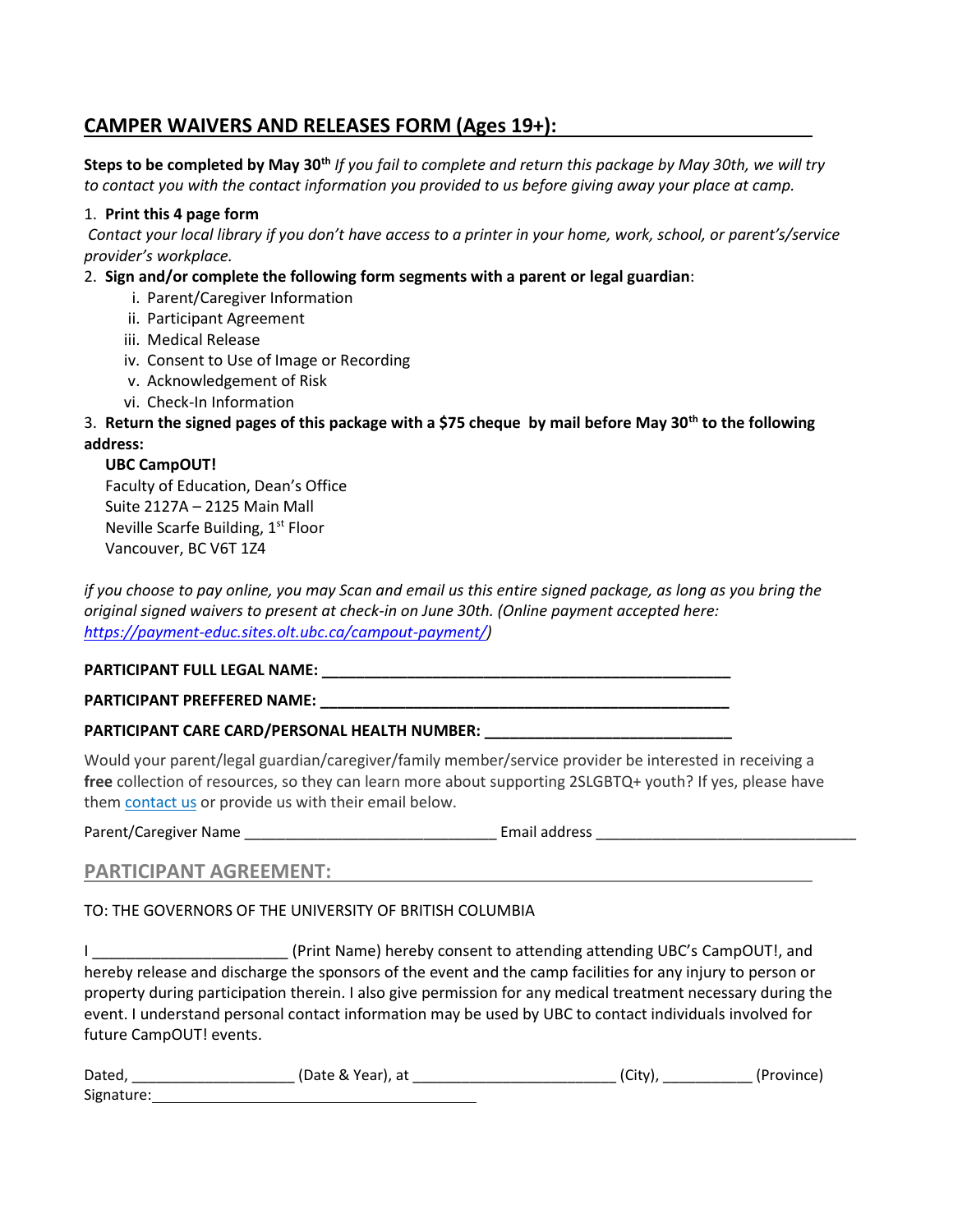## **MEDICAL RELEASE:**

I will notify the camp if I am exposed to any communicable diseases during the three weeks prior to arriving at camp. In the case of medical emergency, I understand that every effort will be made to contact the emergency contacts I've listed. I authorize the Camp Care Team to secure medical treatment for me when appropriate, but not limited to medication, x-ray, hospitalization, anesthesia, or surgery. If for any reason I receive such medical attention beyond that provided by the camp first aid attendants, I agree to be responsible for all expenses incurred. I authorize medical staff to administer basic health care including painkillers i.e. ibuprofen (Advil), acetaminophen (Tylenol), Gravol, throat lozenges etc. if needed. The health history I provided in my application is correct so far as I know.

Signature of Participant **Printed Name of Participant** Printed Name of Participant

Date Signed

# **CONSENT TO USE OF IMAGE OR RECORDING**

CampOUT! can use my image (in photograph, digital, video or electronic form) for and in publications, posters, website or other media, without limitation, and I agree not to make any claim for misappropriation of personality, breach of privacy, or other loss or damages against CampOUT! and/or UBC in respect thereof.

*CampOUT! is proud of our programs and would like to be able to demonstrate what we do. We will take pictures and videos during some of our programs. We are asking for permission to use your image in promotional material, and on our website to promote the benefits of CampOUT!*

*Your right to privacy is important to us and will be respected. This is not required to participate.* 

*By signing below, you agree to the following terms:*

- *• You grant to UBC a non-exclusive, irrevocable, unrestricted, royalty free license to record, reproduce, transfer, transmit, and display the Images/Recordings as explained above.*
- *• UBC may crop, alter or modify the Images/Recordings or combine them with other images, text, audio recordings and graphics.*
- *• The Images/Recordings may be stored and accessed outside Canada.*
- *• UBC is authorized by section 26 of the British Columbia Freedom of Information and Protection of Privacy Act to collect the Images/Recordings and the information on this form.*

\_\_\_\_\_\_\_\_\_\_\_\_\_\_\_\_\_\_\_\_\_\_\_\_\_\_\_\_\_\_ \_\_\_\_\_\_\_\_\_\_\_\_\_\_\_\_\_\_\_\_\_\_\_\_\_\_\_\_\_\_

Signature of Participant **Printed Name of Participant**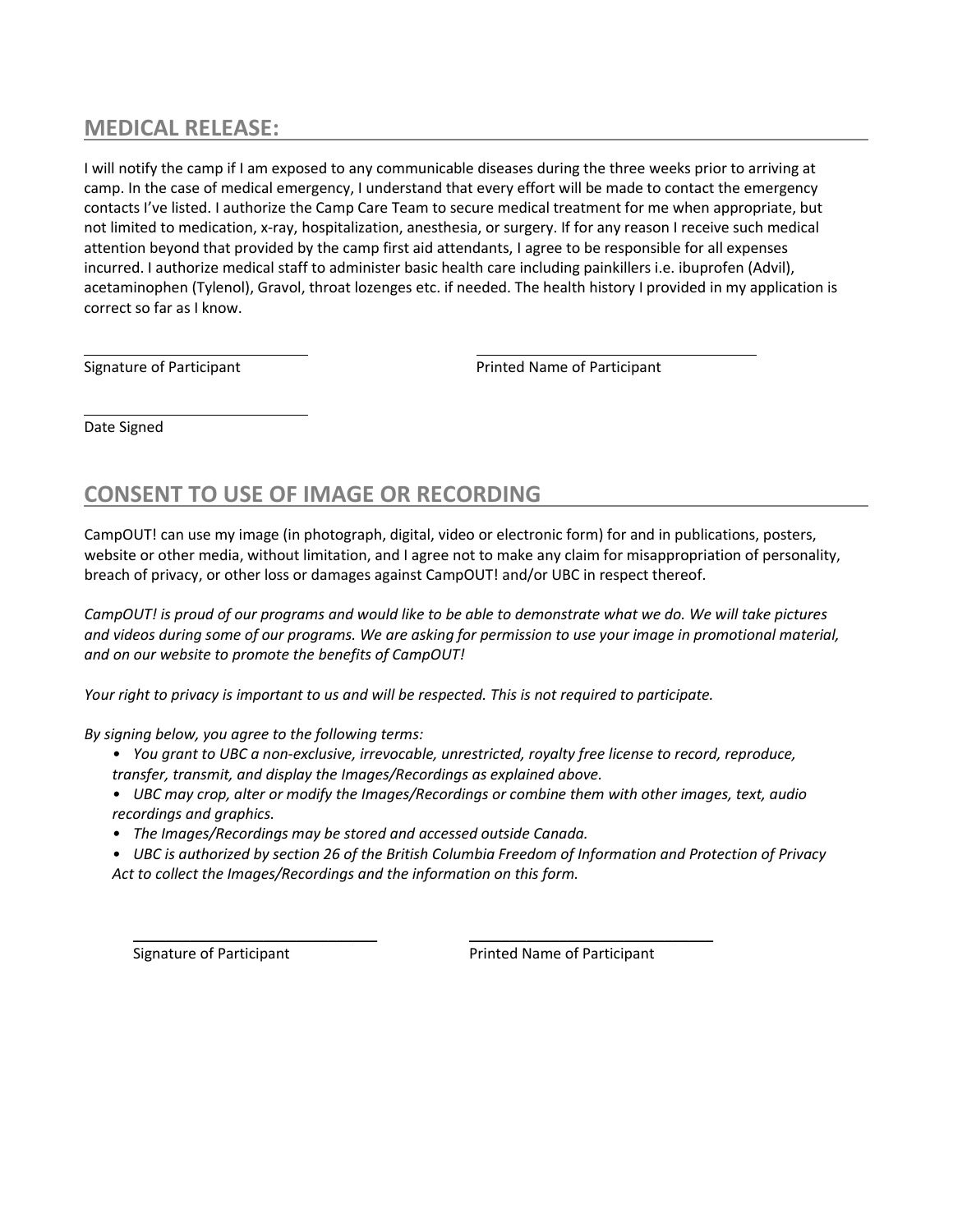## **ACKNOWLEDGEMENT OF RISK**

I recognize that:

- $\Box$  This trip may require an attitude and approach different from other activities I have been involved with.
- $\Box$  The nature of the risks may be different to those, which I am familiar with.
- $\Box$  There are certain inherent risks that remain.

Signature of Participant \_\_\_\_\_\_\_\_\_\_\_\_\_\_\_\_\_\_\_\_\_\_\_\_\_\_\_\_\_\_\_\_\_\_\_\_\_ Date \_\_\_\_\_\_\_\_\_\_\_\_\_\_\_\_\_

*CampOUT! would like you to read the following carefully as it may affect you/your child's safety and the safety of others going on this trip. Once you have read it please sign the bottom of the form as an indication that you have read and understood it and return it to us. We have taken all reasonable steps to provide you with the level of care and assurances of safety appropriate to these activities. However, you should be aware that certain inherent risks remain which are integral to the activity, and which cannot be eliminated without destroying the uniqueness of the activities.* 

Amongst other things, some of these risks can contribute to:

- The loss or damage of personal clothing or equipment
- Feelings of discomfort, excitement, fear, apprehension (as well as feelings of belonging, connection, and hope)
- Accidental injury, illness, or trauma, which in extreme cases may result in death

The level of real (as opposed to apparent) risk associated with the activities at CampOUT is very low. However, the type of risks may be something with which you are not familiar. The level of risk is generally no greater than that associated with, for example, the normal play of an average person/child, or that associated with a person/child or youth undertaking recreational activities appropriate to their ability, fitness, age, etc.

Things you may encounter include, but may not be limited to:

Rough or rugged terrain. The camp has forested areas and some rough terrain. If you are only used to footpaths, tarmac surfaces, and gentle inclines, etc., this may come as a bit of a surprise by putting greater strain on joints and muscles than you are used to. Physical effort. Camp involves physical effort that at times may be more than you are used to. This may involve stamina or physical strength. If you have medical conditions or injuries, past or present, which may make some activities difficult, you should make us aware of them. Rest assured however, that we could accommodate almost anyone provided we know about the condition. Animals. The camp is on an island and wild animals are few and far between. It is a wilderness setting though and campers will be given instruction on how they can be responsible users of the wilderness. There are no bears on the island; however deer and raccoons are in abundance and we do our best to discourage the raccoons by keeping our garbage and food well out of reach and to leave the deer alone. Animals generally tend to steer clear of human activity.

Water activities. All normal and appropriate precautions will be taken, such as the use of buoyancy aids when appropriate. However, some situations may become stressful for some people. If you (the participant) have an unusual aversion to water you should let that be known to us, although the ability to swim is NOT a requirement. All swim activities are optional. Swim lessons may be available. Transportation. Getting to the camp site requires transportation via water taxi from horseshoe bay. Accidents are very rare but can happen and can be fatal. We do our best to minimize accidents by hiring a high quality water taxi service to transport us.

Canoeing. No participants are allowed in any water without direct supervision from staff. There is potential for a canoe to tip over because of poor distribution, paddling strokes or unstable water which could cause participants to become wet and/ or cold and/or anxious. Prior to any canoeing, participants will need to be taught water safety procedures.

Slips and trips. This is the most common type of accident throughout society. We will endeavor to ensure that the consequences of such a slip are not serious but you should be aware that due to the rugged environment, the likelihood of falling over or slipping is likely to be greater than you are used to.